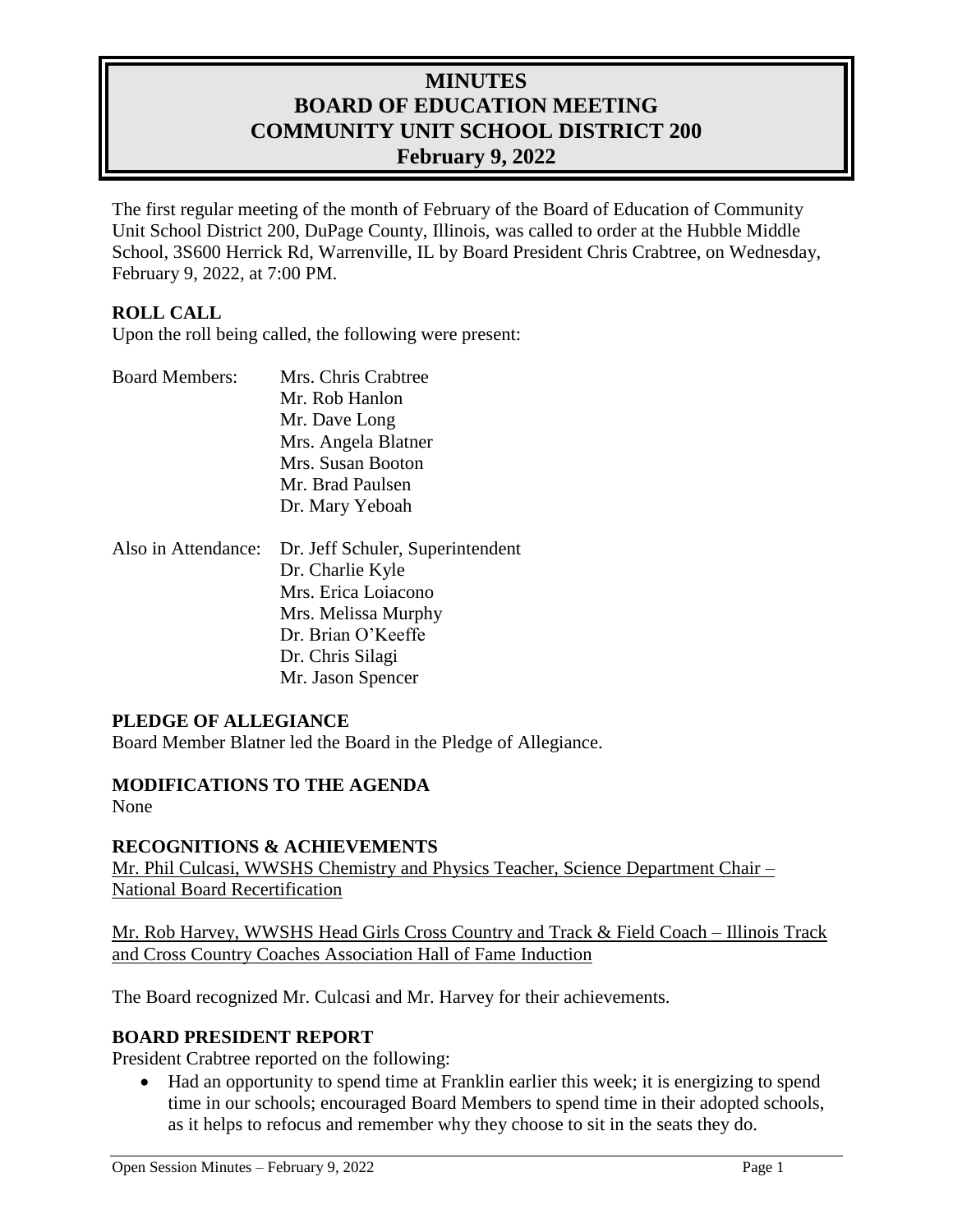- Thank you to teachers and building staff for the heavy-lift they have endured during the last two years – the Board appreciates their time, energy, and commitment. Thank you to parents for their patience and understanding as we all continue down this road together. Thank you to students – the Board recognizes the challenges during these last years. The goal of the Board is to provide students with the best school experience they can, and they are committed to continuing to do what they can for students.
- Board meetings at other districts have resulted in taking pauses and adjourning meetings due to disruption. All were asked to model tonight for the students of the District, as working together can solve anything while working apart solves nothing.

# **SUPERINTENDENT REPORT**

Dr. Schuler reported the following:

- Decision at the Emergency Meeting on Sunday, Feb 6 provided a recap of where we have been since the Board Emergency Meeting. The decision that was made was communicated to the community. Thank you to the building staff, as well as to the parents and the community.
- Plan to support students with specific IEP needs the attention was shifted as kids came into the buildings on Monday to focus on supporting students. There are students with significant medical challenges and needs that are often supported by an Individualized Education Program (IEP) or healthcare plan. Thank you to Erica Ekstrom, Executive Director of Special Education, for working with building teams to putting protocols together and making adjustments to student plans where necessary.
- Plan to support students that have not returned to school shifted attention to those students that have not returned to school; wanting to make sure we get those students connected to educational services and supports.
- Plan to support school culture and environment respecting family choice continue to look at how we can support students and families in being able to return to our school buildings; supporting our school culture and environment; the unique opportunity to help students see the value of respecting individual choice. This has not been without challenges; and will continue to move forward through this.
- COVID-19 Data Update noted information on important data points, including:
	- o D200 Student Partial & Full Vaccination Rates for HS, MS, and Elementary Levels
	- o Current D200 New Student and Staff Cases
	- o D200 COVID Data Dashboard (Quarantine & Case Data by School/Level)
	- o Hospitalization: ICU and Non-ICU Bed Utilization
	- o Zip Code Cases per 100,000 Residents
	- o D200 Students Quarantined for Close Contact (Voluntary Quarantines)
	- o D200 Test to Stay (Voluntary)
	- o Ongoing COVID-19 Mitigations for CUSD 200
		- Isolation protocols for students who are COVID-19 positive or ill
		- Increased air changes (calibrated to room occupation and use of space)
		- MERV-13 filters in all univents, changed at regular intervals
		- Nightly ionization of air in all classroom spaces
		- Contact tracing and family notification for in-school close contacts
		- Test to Stay option for in-school close contacts
		- Investigation  $\&$  additional mitigation protocol that exceeds public health requirements
	- o Outbreak and Investigation IDPH Definition and D200 Investigation Protocol
	- o D200 Safe Hours for School Environment (MIT COVID-19 Indoor Safety Guideline Online App)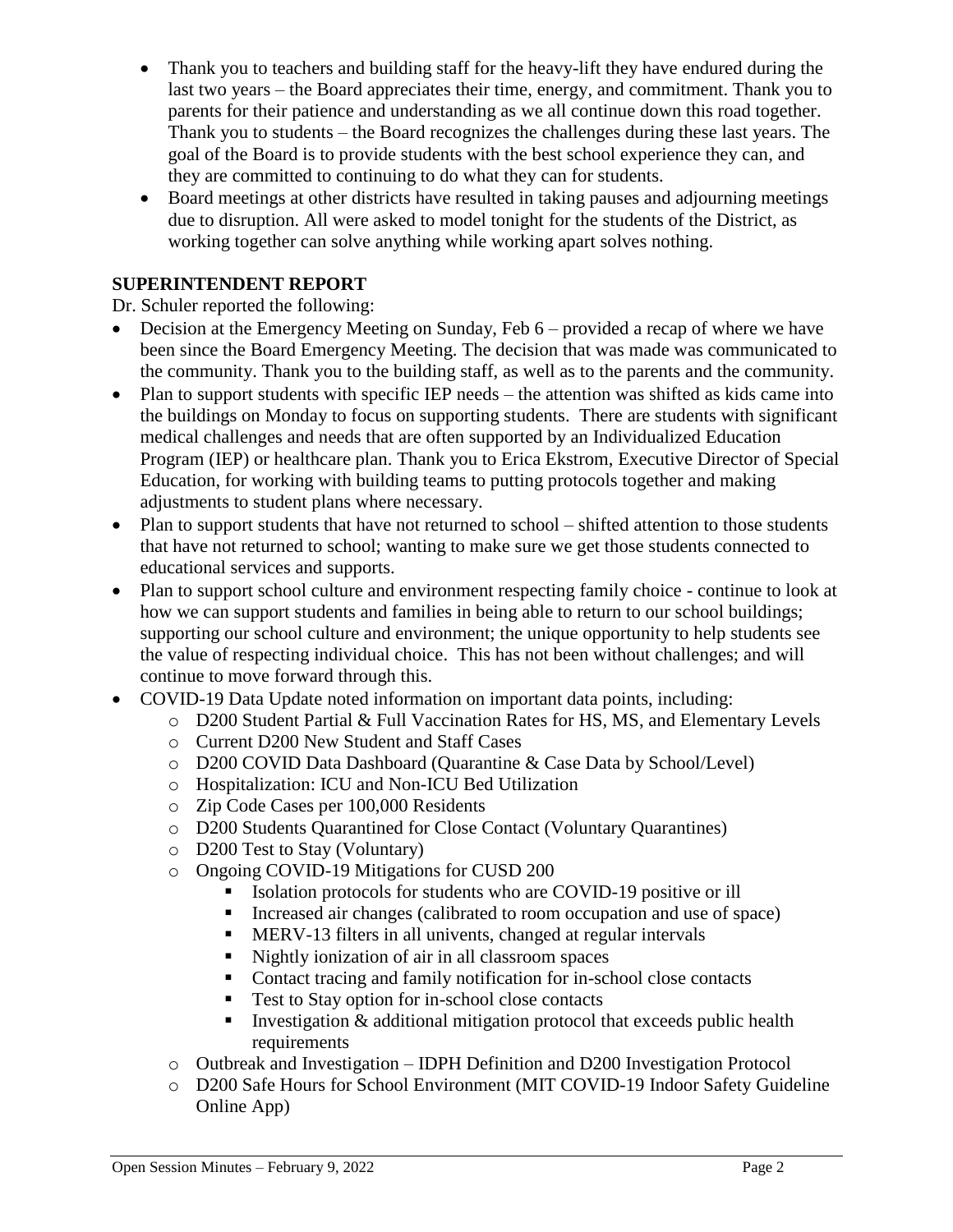- o Next Steps:
	- Continued dialogue and discussion with Health Dept., community expertise, and state partners about steps forward
	- Discussion with the Board of Education on February 23 about a plan for the continued path forward
	- Continued support for our buildings and staff as we navigate through adjustments in the plan
	- Continued support for our families as we navigate through the adjustments to the plan

There were comments and/or questions on the following:

- Support for having the Board conversation on February  $23<sup>rd</sup>$  and the importance of starting that dialogue.
- Concern over operational challenges to enforcing whatever approach is taken not putting more pressure on teachers to execute; disruptions to learning.
- Concern over what we are seeing in the courts mandates and appeals process; not interested in flip-flopping students back and forth.
- Intrigued by the Barrington District 220 presentation on updated mitigations; and what something similar could mean to our district.
- Clarifying requirements for athletics and following the mitigations inside of our buildings. As we move into the state series, follow IHSA guidelines (currently follow whatever is in place for the home team in an athletic contest).
- Suggestion for Board Members to think about and process if additional information is needed from staff for the conversation on Feb 23<sup>rd</sup>. Please let Dr. Schuler know what is needed. An example being would like to see something as a comparison from the surrounding states that have kids in school year-round without mask mandates.
- The difference between triggers and signals; and what signals do we think are important?
- Anything that the experts that have been spoken to could share would be helpful.

# **PUBLIC COMMENTS – Agenda Items & Non-Agenda Items**

In accordance with Board Policy 2.230, members of the public wishing to offer public comment had the opportunity to do so. A public comment sign-up sheet was made available until 7:00 p.m. at the meeting site. The Board Meeting was available for viewing via live-stream on the District's YouTube channel at [www.youtube.com/communityunitschooldistrict200.](http://www.youtube.com/communityunitschooldistrict200)

Per Board Policy, the Board may shorten the time allocation for each person to less than three minutes to allow the maximum number of people the opportunity to speak. The Board shortened the time allocation for each person to speak to two minutes based on the number of community members that signed up to comment.

| Speaker                   | Topic             |
|---------------------------|-------------------|
| <b>Kelley Gillenwater</b> | Masks - Abuse     |
| Ryan Kipfer               | School Board/Kids |
| Amanda Sievert            | Mask & Education  |
| <b>Hannah Gates</b>       | No Mask           |
| Madilyn Miedel            | <b>Masks</b>      |
| <b>Elizabeth Cesarone</b> | Mask              |
| Jacob Veltri LaFemina     | School/Masks      |
| Louie LaFemina            | School/Masks      |
| <b>Octavian Martinez</b>  | School/Mask       |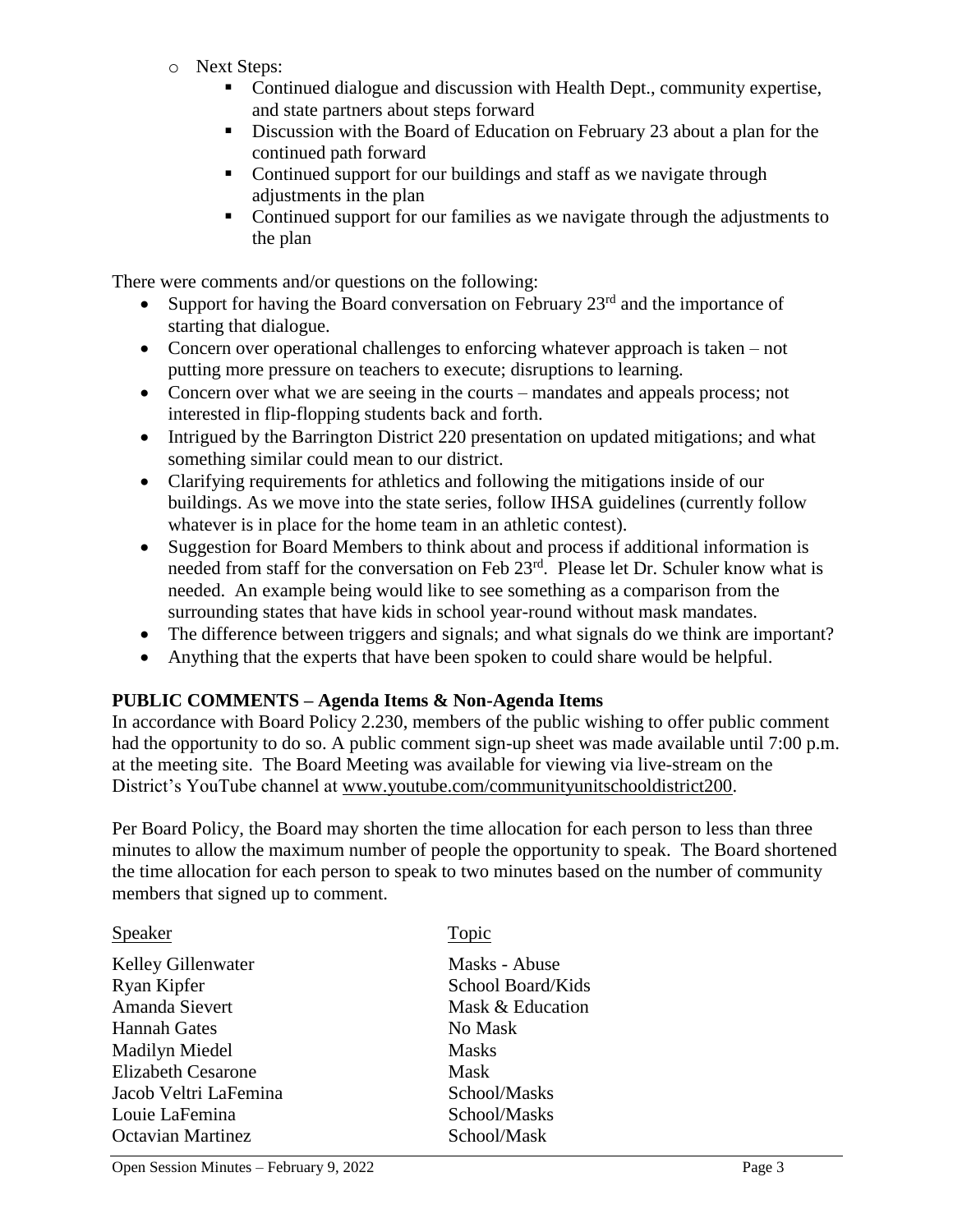| Shannon Lyman           | <b>Mask Optional</b>   |
|-------------------------|------------------------|
| John Graham             | <b>Masks</b>           |
| Rachel Graham           | Masking                |
| Curt Bermel             | <b>Mask Optional</b>   |
| Michael Myers           | <b>Mask Optional</b>   |
| <b>Patty Cross</b>      | <b>Mask Optional</b>   |
| Mike LaFido             | <b>Mask Option</b>     |
| Elise Cahill            | Solution               |
| <b>Willow Boecker</b>   | <b>Mask Optional</b>   |
| <b>Brooke Gennaro</b>   | Kids                   |
| Harold Lonks            | Free Speech            |
| Nathan Mead             | Kids                   |
| Kim Anderson            | Mask/Free Speech       |
| Justin Kahn             | Mask/Book              |
| <b>Brendan Davidson</b> | <b>Mask Optional</b>   |
| Joe Matuch              | <b>Thanks</b>          |
| Jessica Banaszek        | <b>Mask Mitigation</b> |
| Jessica Hockett         | Law                    |
| Amy Kipfer              | Kids                   |
| Christy LaFemina        | Kids/Choices           |
| Erik Hjerpe             | Mitigations            |
| David Sohmer            | <b>Mandates</b>        |
|                         |                        |

### **CONSENT AGENDA**

- 1. Acceptance of Gift to Wheaton North High School Fund-A-Falcon Program Recommend acceptance of the gift to WNHS program as presented.
- 2. Approval to Post AP Spanish Literature and Culture Textbook for Community Review Recommend approval to post AP Spanish Literature and Culture Textbook for community review as presented.
- 3. Approval to Post AP Art History Textbook for Community Review Recommend approval to post AP Art History Textbook for community review as presented.
- 4. Approval to Post AP French Language and Culture Textbook for Community Review Recommend approval to post AP French Language and Culture Textbook for community review as presented.
- 5. Approval to Post AP Physics Textbook for Community Review Recommend approval to post AP Physics Textbook for community review as presented.
- 6. Approval to Post Introduction to Teaching Textbook for Community Review Recommend approval to post Introduction to Teaching Textbook for community review as presented.
- 7. Approval to Post Accounting 1 & 2 Textbook for Community Review Recommend approval to post Accounting 1  $& 2$  Textbook for community review as presented.
- 8. Approval to Post Forensic Science Textbook for Community Review Recommend approval to post Forensic Science Textbook for community review as presented.
- 9. Approval to Post Web Design 1 & 2 Textbook for Community Review Recommend approval to post Web Design 1 & 2 Textbook for community review as presented.
- 10. Approval to Post French 4 Textbook for Community Review Recommend approval to post French 4 Textbook for community review as presented.
- 11. Approval of ROE Building Permits for 2022 Summer Architectural Capital Projects Recommend approval of ROE building permits for 2022 summer capital projects as presented.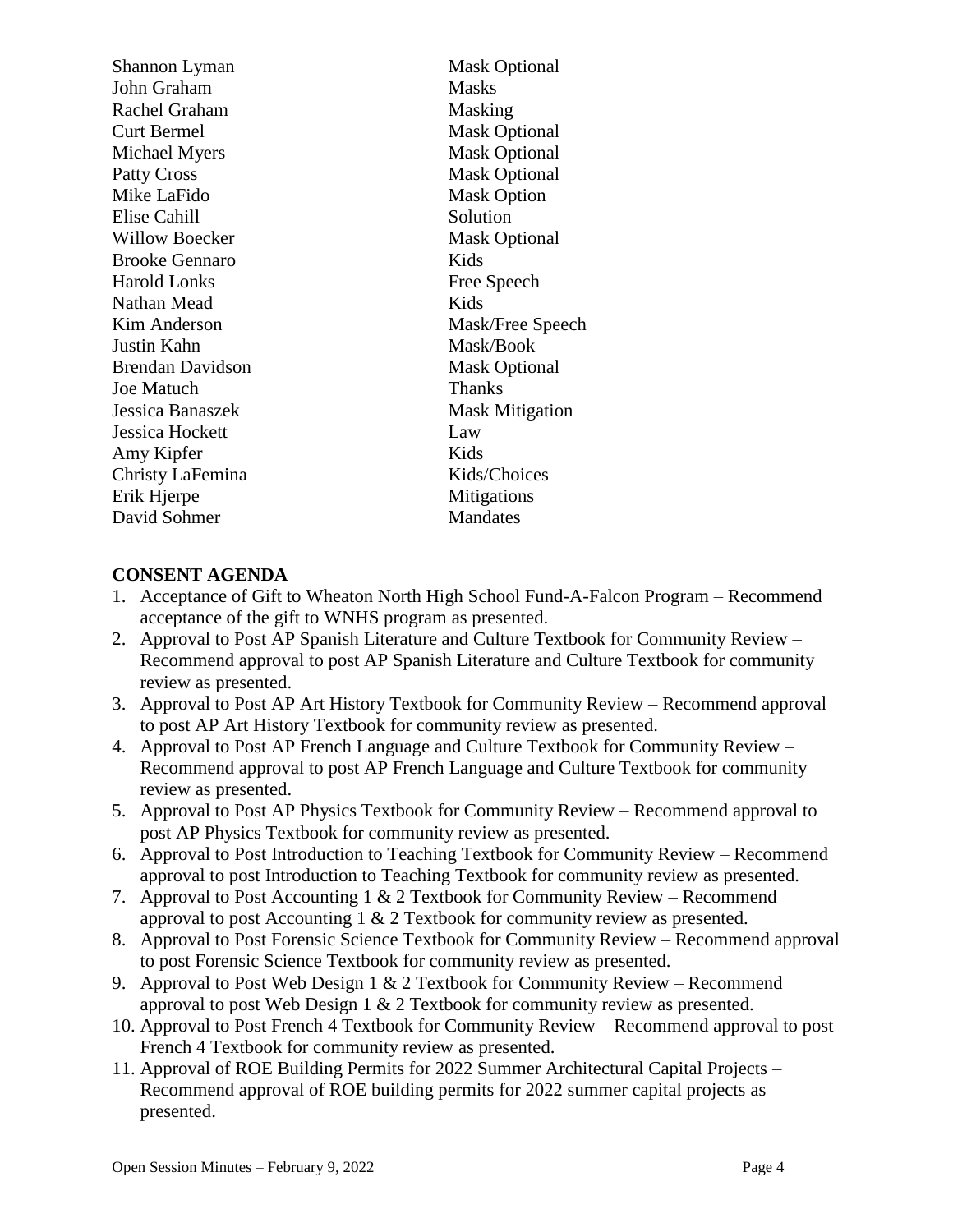- 12. Approval of Bills Payable and Payroll Recommend approval of the bills payable and payroll as presented.
- 13. Approval of Minutes January 12, 2022, Open, January 26, 2022, Open and Approval to Destroy Recordings of Closed Sessions Prior to September 2020 As Allowable by Law – Recommend approval of the minutes as presented and approval to destroy recordings of closed sessions prior to September 2020 as allowable by law.
- 14. Approval of Personnel Report to Include Employment, Resignation, Retirement, and Leave of Absence of Administrative, Certified, Classified, and Non-Union Staff – Recommend approval of the personnel report as presented.

There were no comments and/or questions on the consent agenda.

# **MOTION**

Member Booton moved, Member Hanlon seconded to accept the Consent Agenda as presented. Upon a roll call vote being taken, the vote was: AYE 7, NAY 0. **The motion carried 7-0.** 

# **POLICY APPROVAL CONSENT AGENDA**

- 1. Approval of Revised Policy 2:105 Ethics and Gift Ban for Public Review and Comment Recommend approval of revised policy 2:105 as presented.
- 2. Approval of Revised Policy 2:110 Qualifications, Term, and Duties of Board Officers Recommend approval of revised policy 2:110 as presented.
- 3. Approval of Revised Policy 2:120 Board Member Development Recommend approval of revised policy 2:120 as presented.
- 4. Approval of Revised Policy 2:20 Powers and Duties of the Board of Education Recommend approval of revised policy 2:20 as presented.
- 5. Approval of Revised Policy 2:220 Board of Education Meeting Procedure Recommend approval of revised policy 2:220 as presented.
- 6. Approval of Revised Policy 2:260 Uniform Grievance Procedure Recommend approval of revised policy 2:260 as presented.
- 7. Approval of Revised Policy 3:40 Superintendent Recommend approval of revised policy 3:40 as presented.
- 8. Approval of Revised Policy 3:50 Administrative Personnel Other Than the Superintendent Recommend approval of revised policy 3:50 as presented.
- 9. Approval of Revised Policy 3:60 Administrative Responsibility of the Building Principal Recommend approval of revised policy 3:60 as presented.
- 10. Approval of Revised Policy 4:175 Convicted Child Sex Offender; Screening; Notifications Recommend approval of revised policy 4:175 as presented.
- 11. Approval of Revised Policy 4:60 Purchases and Contracts Recommend approval of revised policy 4:60 as presented.
- 12. Approval of Revised Policy 5:20 Workplace Harassment Prohibited Recommend approval of revised policy 5:20 as presented.
- 13. Approval of Revised Policy 5:200 Terms and Conditions of Employment and Dismissal Recommend approval of revised policy 5:200 as presented.
- 14. Approval of Revised Policy 5:220 Substitute Teachers Recommend approval of revised policy 5:220 as presented.
- 15. Approval of Revised Policy 5:30 Hiring Process and Criteria Recommend approval of revised policy 5:30 as presented.
- 16. Approval of Revised Policy 6:120 Education of Children with Disabilities Recommend approval of revised policy 6:120 as presented.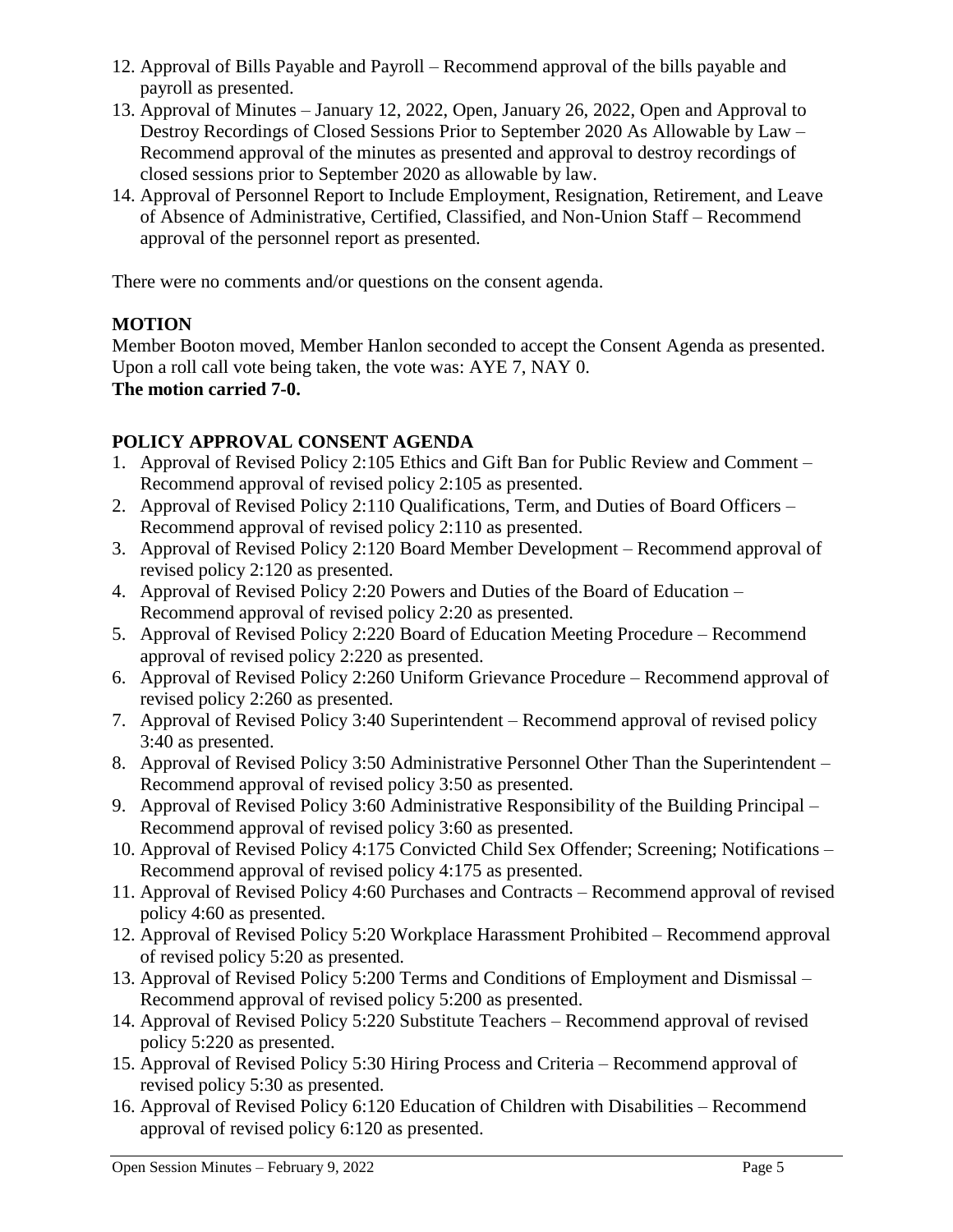- 17. Approval of Revised Policy 6:135 Accelerated Placement Program Recommend approval of revised policy 6:135 as presented.
- 18. Approval of Revised Policy 6:15 School Accountability Recommend approval of revised policy 6:15 as presented.
- 19. Approval of Revised Policy 6:20 School Year Calendar and Day Recommend approval of revised policy 6:20 as presented.
- 20. Approval of Revised Policy 6:220 Bring Your Own Technology (BYOT) Program; Responsible Use and Conduct – Recommend approval of revised policy 6:220 as presented.
- 21. Approval of Revised Policy 6:300 Graduation Requirements Recommend approval of revised policy 6:300 as presented.
- 22. Approval of Revised Policy 6:340 Student Testing and Assessment Program Recommend approval of revised policy 6:340 as presented.
- 23. Approval of Revised Policy 7:10 Equal Educational Opportunities Recommend approval of revised policy 7:10 as presented.
- 24. Approval of Revised Policy 7:150 Agency and Policy Interviews Recommend approval of revised policy 7:150 as presented.
- 25. Approval of Revised Policy 7:250 Student Support Services Recommend approval of revised policy 7:250 as presented.
- 26. Approval of Revised Policy 7:260 Exemption from Physical Education Recommend approval of revised policy 7:260 as presented.
- 27. Approval of Revised Policy 7:310 Restrictions on Publications; Elementary Schools Recommend approval of revised policy 7:310 as presented.
- 28. Approval of Revised Policy 7:340 Student Records Recommend approval of revised policy 7:340 as presented.
- 29. Approval of Revised Policy 7:345 Use of Educational Technologies; Student Data Privacy and Security – Recommend approval of revised policy 7:345 as presented.
- 30. Approval of Revised Policy 7:70 Attendance and Truancy Recommend approval of revised policy 7:70 as presented.
- 31. Approval of Revised Policy 7:80 Release Time for Religious Instruction/Observance Recommend approval of revised policy 7:80 as presented.

There were comments and/or questions on the following:

• The above policies were posted for public review and comment since the January meeting. There was no feedback received from the public.

# **MOTION**

Member Paulsen moved, Member Long seconded to approve the Policy Approval Consent Agenda as presented. Upon a roll call vote being taken, the vote was: AYE 7, NAY 0. **The motion carried 7-0.** 

# **POLICY POSTING CONSENT AGENDA**

- 1. Approval to Post Revised Policy 4:160 Environmental Quality of Buildings and Grounds for Public Review and Comment – Recommend approval to post revised policy 4:160 for public review and comment as presented.
- 2. Approval to Post Revised Policy 4:170 Safety for Public Review and Comment Recommend approval to post revised policy 4:170 for public review and comment as presented.
- 3. Approval to Post Revised Policy 5:10 Equal Employment Opportunity and Minority Recruitment for Public Review and Comment – Recommend approval to post revised policy for public review and comment as presented.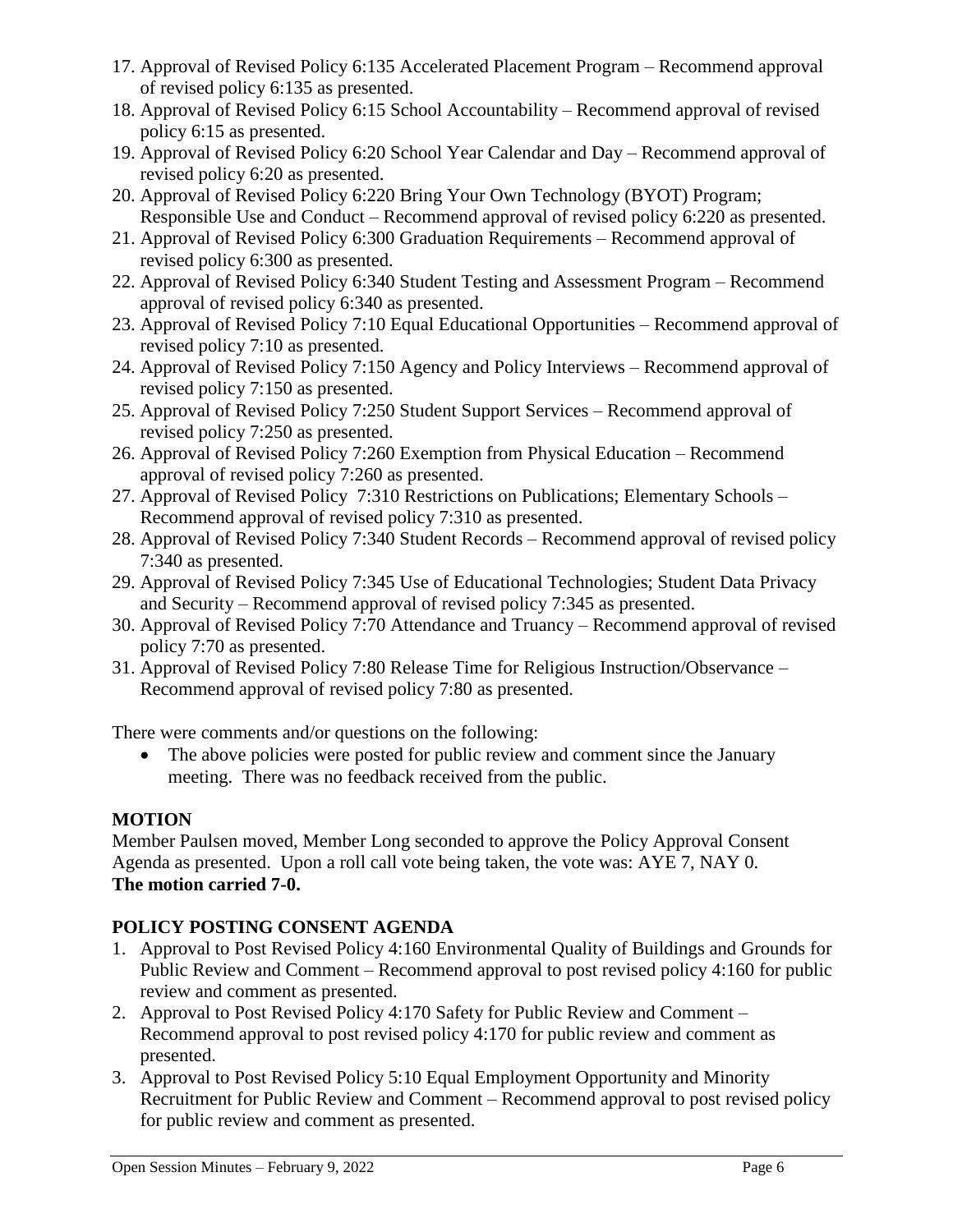- 4. Approval to Post Revised Policy 5:100 Staff Development Program for Public Review and Comment – Recommend approval to post revised policy 5:100 for public review and comment as presented.
- 5. Approval to Post Revised Policy 5:125 Personal Technology and Social Media; Usage and Conduct for Public Review and Comment – Recommend approval to post revised policy for public review and comment as presented.
- 6. Approval to Post Revised Policy 5:150 Personnel Records for Public Review and Comment Recommend approval to post revised policy 5:150 for public review and comment as presented.
- 7. Approval to Post Revised Policy 5:185 Family and Medical Leave for Public Review and Comment – Recommend approval to post revised policy 5:185 for public review and comment as presented.
- 8. Approval to Post Revised Policy 5:250 Leaves of Absence for Public Review and Comment – Recommend approval to post revised policy 5:250 for public review and comment as presented.
- 9. Approval to Post Revised Policy 5:330 Sick Days, Vacation, Holidays, and Leaves for Public Review and Comment – Recommend approval to post revised policy 5:330 for public review and comment as presented.
- 10. Approval to Post Revised Policy 5:50 Drug- and Alcohol-Free Workplace; E-Cigarette, Tobacco, and Cannabis Prohibition for Public Review and Comment – Recommend approval to post revised policy 5:50 for public review and comment as presented.
- 11. Approval to Post Revised Policy 5:90 Abused and Neglected Child Reporting for Public Review and Comment – Recommend approval to post revised policy 5:90 for public review and comment as presented.
- 12. Approval to Post Revised Policy 6:180 Extended Instructional Programs for Public Review and Comment – Recommend approval to post revised policy 6:180 for public review and comment as presented.
- 13. Approval to Post Revised Policy 6:50 School Wellness for Public Review and Comment Recommend approval to post revised policy 6:50 for public review and comment as presented.
- 14. Approval to Post Revised Policy 7:160 Student Appearance for Public Review and Comment – Recommend approval to post revised policy 7:160 for public review and comment as presented.
- 15. Approval to Post Revised Policy 7:180 Prevention of and Response to Bullying, Intimidation, and Harassment for Public Review and Comment – Recommend approval to post revised policy 7:180 for public review and comment as presented.
- 16. Approval to Post Revised Policy 7:190 Student Behavior for Public Review and Comment Recommend approval to post revised policy 7:190 for public review and comment as presented.
- 17. Approval to Post Revised Policy 7:20 Harassment of Students Prohibited for Public Review and Comment – Recommend approval to post revised policy 7:20 for public review and comment as presented.
- 18. Approval to Post Revised Policy 7:200 Suspension Procedures for Public Review and Comment – Recommend approval to post revised policy 7:200 for public review and comment as presented.
- 19. Approval to Post Revised Policy 7:210 Expulsion Procedures for Public Review and Comment – Recommend approval to post revised policy 7:210 for public review and comment as presented.
- 20. Approval to Post Revised Policy 7:240 Conduct Code for Participants in Extracurricular Activities for Public Review and Comment – Recommend approval to post revised policy 7:240 for public review and comment as presented.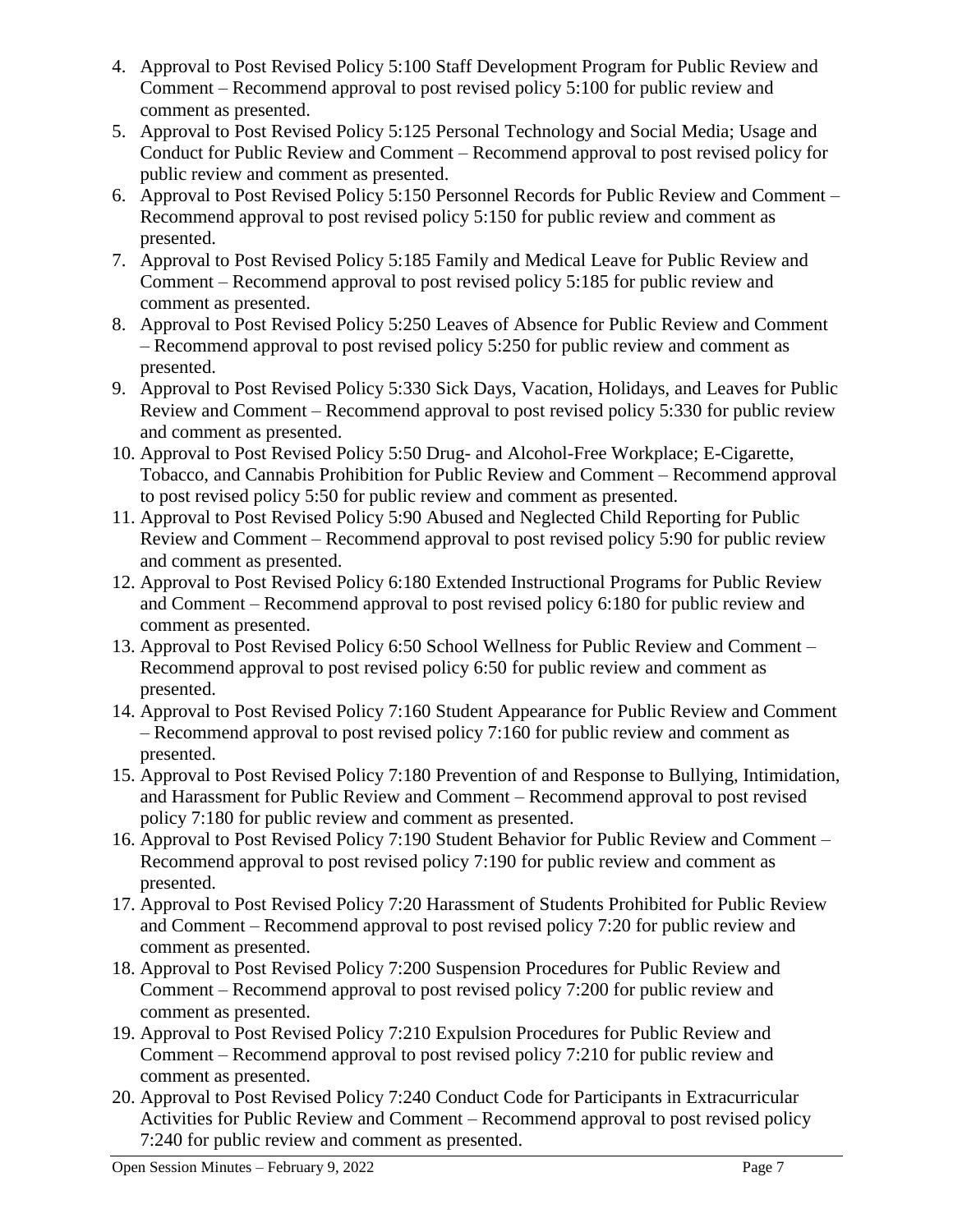- 21. Approval to Post Revised Policy 7:30 Student Assignment and Intra-District Transfer for Public Review and Comment – Recommend approval to post revised policy 7:30 for public review and comment as presented.
- 22. Approval to Post Revised Policy 7:60 Residence for Public Review and Comment Recommend approval to post revised 7:60 for public review and comment as presented.

There were comments and/or questions on the following:

- President Crabtree read the numbers of those policies to be posted for public review and comment.
- Policy  $4:160$  was pulled from the policy posting consent agenda in January. A sentence that was questioned regarding pesticides was removed. Clarification that did come directly from the law, however, after consulting with PRESS, they did not feel we needed to have the sentence in our policy.
- Policy  $5:100 -$  why staff development in #1 is limited to grades K-8? That is the way the law is articulated in the school code, in terms of those are all required Professional Development elements.
- Policy 5:250 question regarding child bereavement leave and whether that is paid. If an individual does have the time, the District pays it. The specific law is written that it is not required to be paid, however our local practice is if the individual does have the time, we allow it to be paid.
- Policy 5:185 FMLA, specific section on if it is employee and spouse, there is still a limit to time. FMLA speaks to an actual medical situation where an individual has a certain amount of time off after birth or adoption of a child and the prescribed window for that. It is specific to the duration of the allowed medical window of time.
- Policy  $7:290$  pulled off the agenda before the meeting and will be brought back to the HR/Policy committee.
- Policy  $7:20 as$  it relates to  $7:180 how$  kids report bullying and intimidation, and how this information is regularly provided to parents. Once handbooks are posted, that is communicated to parents through a newsletter and they are online, available on the D200 website. Depending on the level, there are different ways the handbook information is conveyed to students at the start of every school year.

# **MOTION**

Member Hanlon moved, Member Booton seconded to approve the Policy Posting Consent Agenda as presented. Upon a roll call vote being taken, the vote was: AYE 7, NAY 0. **The motion carried 7-0.** 

# **ACTION ITEMS**

# **ORAL REPORTS**

Department of Innovation & Technology – Infrastructure Update

Mr. Jason Spencer, Executive Director of Innovation and Technology provided a department update regarding District Technology Infrastructure, which included a PowerPoint presentation and information on the following:

- DoIT Celebrations
	- o Current Landscape
	- o Celebrations
- DoIT Infrastructure Categories
	- o Universal Access
	- o Core Infrastructure Hardware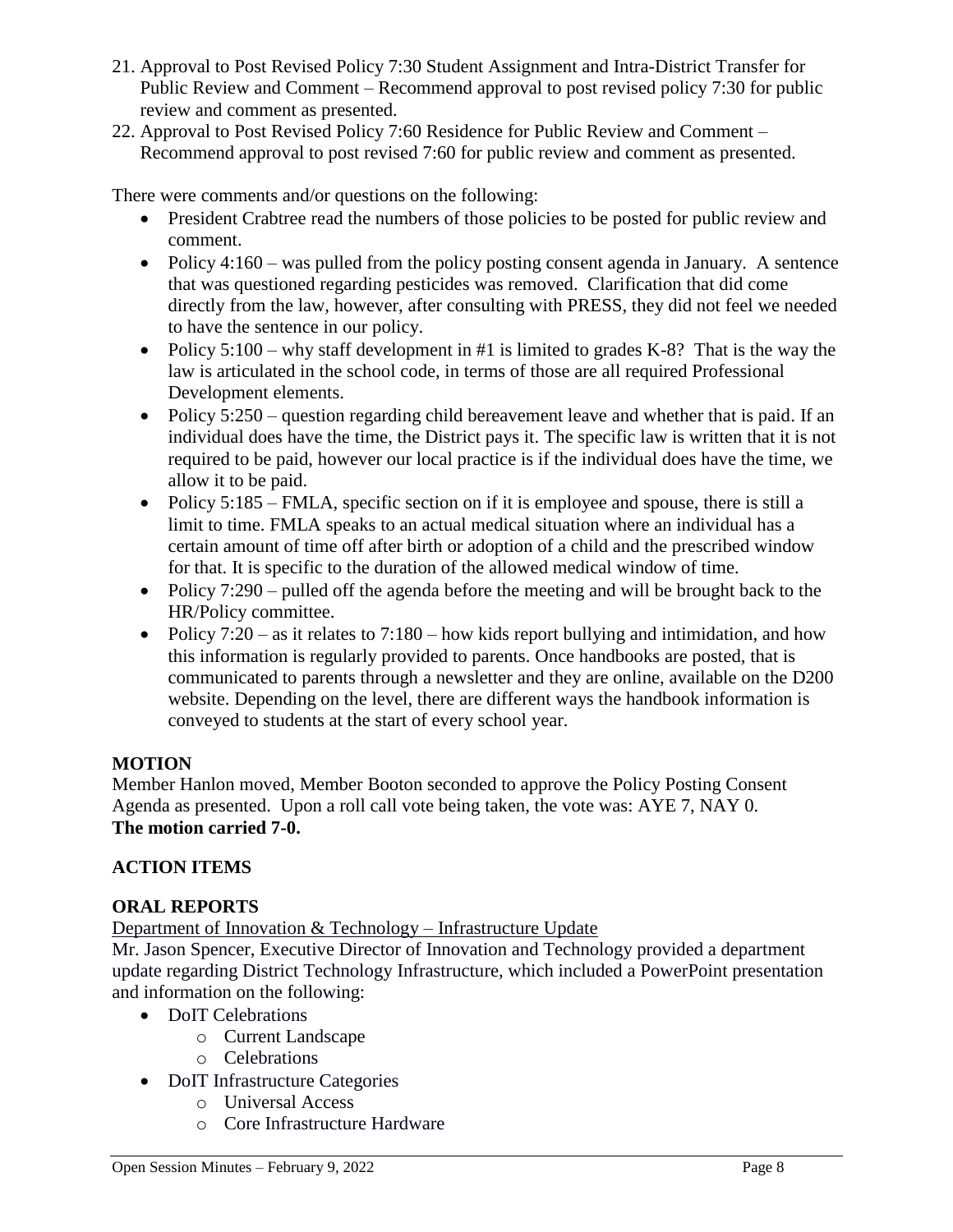- o Operational Systems and Software
- o Classroom Hardware Cycles
- o Cybersecurity
- 2022 Goals and Priorities (Infrastructure)
	- o 1 Supporting Universal Access
	- o 2 Ensuring a Functioning Network
	- o 3 Adhering to SOPPA Compliance
	- o 4 Monitoring the Hardware needs of Being 1:1
	- o 5 Implementing Cybersecurity Measures
	- o 6 Drafting a Ransomware/Data Breach Protocol
- Universal Access Connectivity
	- o Hotspots and funding
- Network/Upgrades/Updates
	- o MDF switch upgrades
- SOPPA Compliance Phase 1
	- o D200 digital tools monitored
	- o Learn Platform used to monitor digital tools
- Monitor 1:1 Devices
	- o Breakage rate; repairs; current fee system
- Cybersecurity Measures
	- o Security monitoring; penetration test; phishing campaign
	- o Recommendations: 2-factor authentication; password requirements/blacklist; critical network infrastructure monitoring; educating staff; conducting penetration tests (internal and external)
- Ransomware Attack / Data Breach Protocol
	- $\circ$  General overview proactive plan; form response team; prioritize agencies to be contacted and next-step guidance; prioritize systems to bring online first; maintain sufficient backups of all critical information and data
- DoIT Budget Projection
	- o Lease Payments and Classroom Equipment, Network Hardware, Online Digital Tools
	- o FY 2022, FY 2023
	- o Total Department Budget for FY 2022, FY 2023, FY 2024
- Vision 2022 Dashboard Status
	- o Making Progress

There was additional information/comments on the following:

- This presentation focused on the boxes and wire infrastructure side of the department.
- The current landscape includes: some students still find themselves in periods of at-home learning, cybersecurity threats to public institutions are increasing, and there is an increased need for staff access to digital tools due to students finding themselves in different learning environments.
- Celebrations include: every student has a device to take home to continue learning anytime and anywhere, a number of important steps have been taken to keep the data of staff and students safe, and a number of essential digital tools have been identified that allow staff to create new and meaningful learning opportunities that match all student learning environments.
- Core infrastructure hardware is anything that keeps the network running.
- Operational systems and software include the District student information system, the business office/finance software, etc.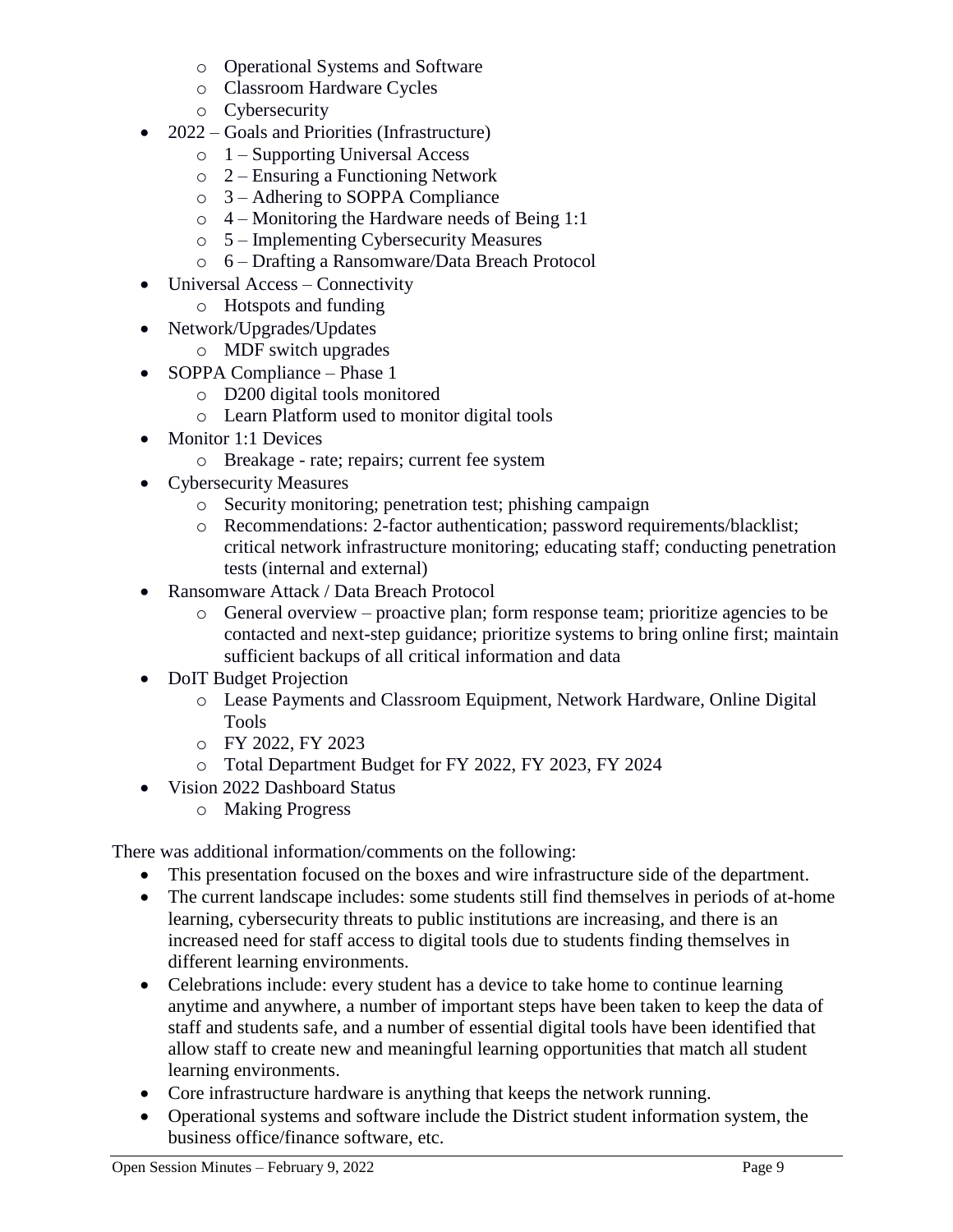- Classroom hardware includes projectors and Chromebooks.
- Cybersecurity includes ensuring data of staff and students is secure.
- All students have universal access to technology; however, some students may be faced with not having consistent access to Wi-Fi. Hotspots are provided to assist with this issue. Hotspots are currently funded via a federal grant. It is uncertain whether that funding will go beyond the 2021-22 school year.
- Due to new upgrades on switches that were required, the District was able to reduce annual maintenance costs of approximately \$23,000 annually.
- IL SOPPA law requires that any digital tool that a teacher is using with students must be vetted for data and privacy requirements. Learn Platform software is used to ensure the digital tools have been vetted by staff. This is part of Phase 1. Phase 2 will carry into the next couple of years and will work to ensure all digital tools are instructionally recommended and represent the best choice.
- Other ancillary costs associated with being a 1:1 tech district include the costs associated with keeping all devices maintained. A spreadsheet was provided to the board which noted breakage rates for devices, the fee schedule for repairs, as well as how much it is costing the District to maintain a 1:1 learning environment.
- The older Chromebooks that are due to be replaced next year are not being repaired.
- The most common repairs are for screens.
- The need to keep an eye on repair costs for devices as this is a potential budgetary concern and part of being in a 1:1 environment.
- Cybersecurity basic monitoring includes making sure our Firewall and filters are configured properly, are updated, and tested regularly. Also, ensure that the same security and web filtering that is done on student Chromebooks when they are in-District also follows the student/device when they are at home.
- The District performed a comprehensive penetration test this year. An outside vendor was hired to hack into the network to determine how vulnerable the District systems are to access from malicious third parties. External tools were reviewed (examples being the student information system and the finance/business software). One vulnerability was found with an external tool and has since been patched.
- Two-factor authentication in the District was noted as having prevented access to critical systems and information.
- Vulnerability was noted in the internal systems (network access) due to weak password settings and sharing the same password for multiple systems.
- Overall, the District received a very high grade from the penetration test. The vulnerabilities that were identified are very manageable fixes with a bit of education.
- The importance of continuing to educate staff about phishing scams.
- Looking to move to 14-16 character password phrases for staff, and will blacklist commonly used passwords.
- Based on industry standards, plan to conduct smaller internal penetration tests annually, and full external penetration tests every three years.
- There will always be infrastructure projects that need to be worked on, there will always be tools that teachers will need, and there will always be devices that students need in their hands.
- The significant increase in the lease payments and classroom equipment for the department budget projection is due to the lease payment from the Chromebooks when the District went to 1:1 learning. The first lease payment was paid using ESSER funds.
- The request to get all network hardware caught up in a predictable cycle explains the million dollar increase in the network hardware budget from FY22 to FY23.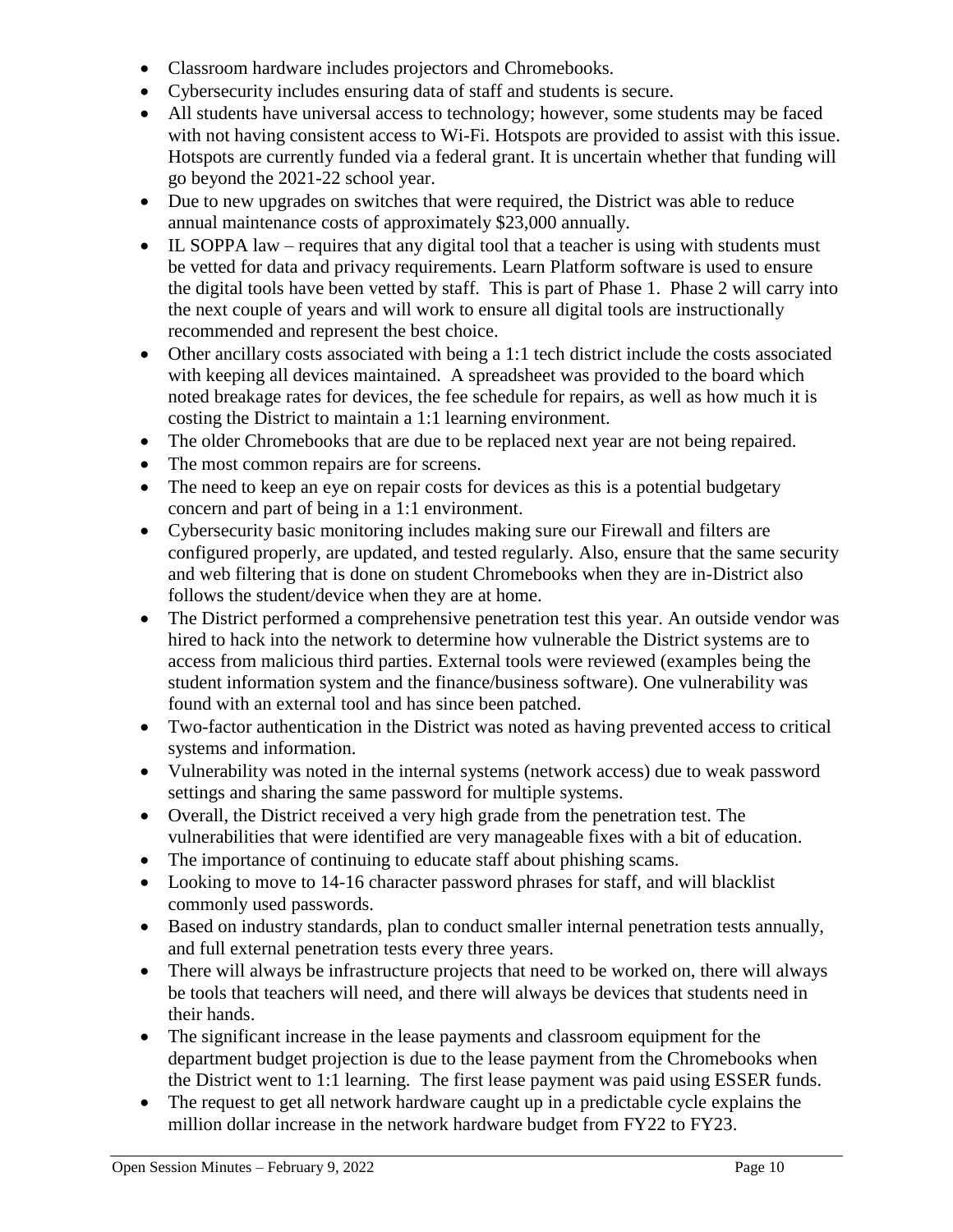- There are a number of pieces of equipment that have reached their end of life.
- Online digital tools are very vital to the learning experience and are used very often by the teaching staff.
- The noted changes represent an approximate \$2.1 million difference in the FY22 vs. FY23 budget. ESSER may be able to defray some of these costs.
- The nature of technology is always changing there will always be something to do and something else to achieve.

There were questions/comments/discussions on the following:

- The monthly cost associated with the hotspots will have to be covered if we are not able to secure future funding – approximately \$6,000 per month.
- Any maintenance cost for new switches as a result of the upgrades?
- Other department cost savings that do not fall into one of the three buckets (lease payments and classroom equipment, network hardware, and online digital tools).
- Request for a breakdown of the numbers in the overall total department budget.
- Appreciation for addressing cybersecurity issues.
- Number of repairs for devices request for the two HS to get together to discuss the numbers, what may be driving that, and what can be done to be better. There is a noticeable difference in device repair numbers between the two schools.
- Cybersecurity and the importance of conversations taking place regularly with outside agencies – law enforcement, insurance company, etc. for learning all of the key contact persons on both ends.
- Backup strategies as part of the data breach protocol and the importance of the District performing test restores as being a good practice to follow.
- Network hardware the cost of maintaining old equipment and patching all the equipment far outweighs the cost of putting it on a scheduled plan replacement schedule.
- Digital tools and the application portfolio suggestion to communicate practices and some guidelines – letting staff know what is being used elsewhere and suggest they check it out. The benefit being the fewer things we have to support is cheaper and better for the District.
- The technology budget as a percent of the operating budget  $-$  D200 vs. comparative districts? Is the District under or over-investing compared to our counterparts? It is a good metric to keep our eyes on.
- Phishing campaign only sent to staff to date. The failure rate was approximately 12 % and trending in a good direction. Follow-up email messages were sent to those that failed to explain what was done and how to prevent this in the future.
- Penetration tests comment that three years is a long time between full external penetration tests.
- The possibility that the government is potentially paying for penetration tests for schools.
- Suggestion to run incident response scenarios like test scenarios as part of the data breach protocol proactive plan.
- Spoofing looks like it is coming from a legitimate email address.
- These numbers were included in the 5-year financial projections, but may not be in the right buckets – may be shifting dollars between local and fed.
- The importance of investing in our infrastructure, especially being in a 1:1 learning environment.
- Device repair costs what are students responsible for and how does that work for students that do not have the means to pay for the repairs? Working with the families that may have a financial hardship, setting up payment schedules, etc.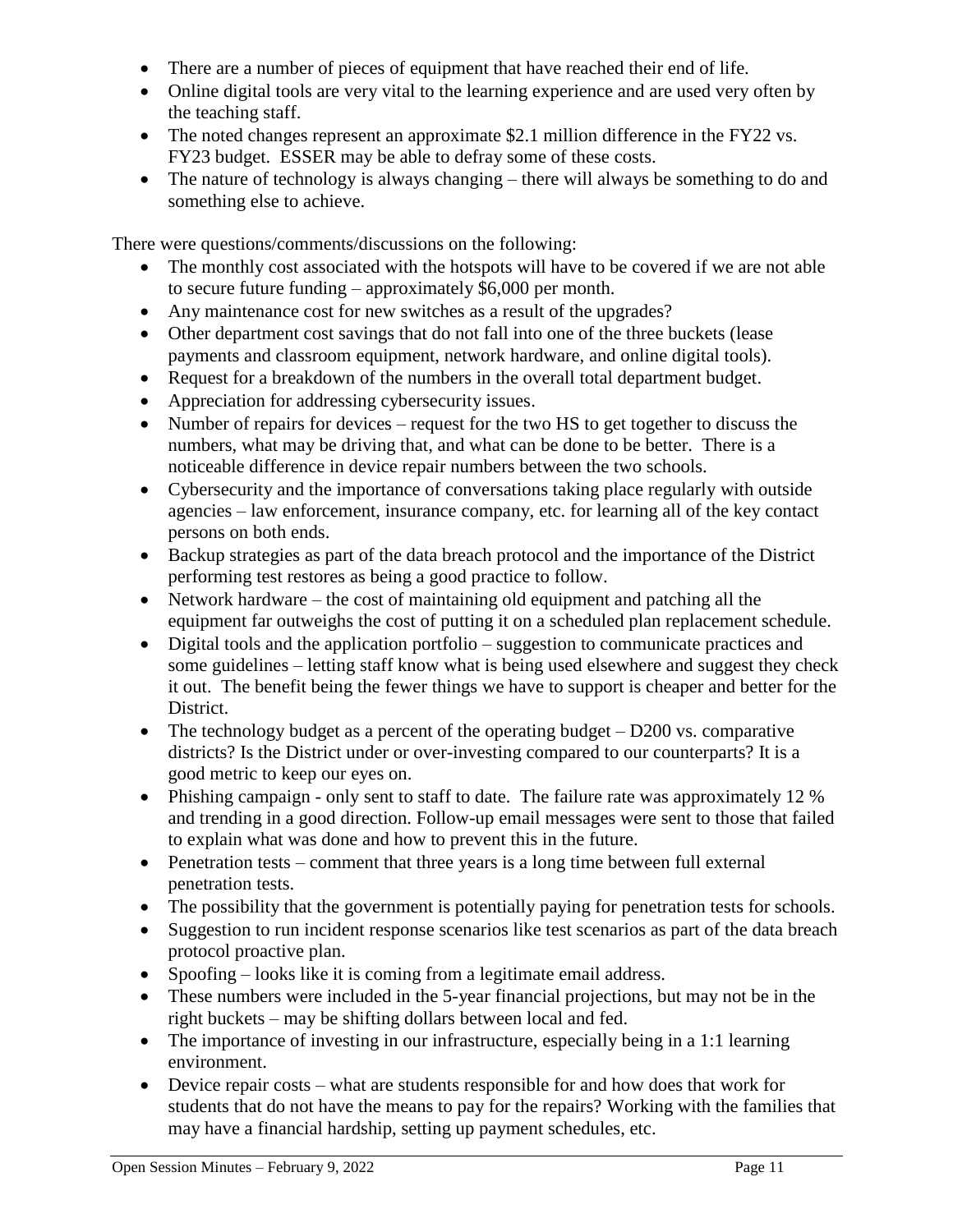- Screen protection and looking for ways to reduce the number of repairs; moving from a non-touchscreen to a touch screen and the fragility of the screen itself.
- Would it be beneficial to charge parents a fee at the beginning of the year and refund this at the end of the year once the device is returned in good condition? An idea to make the first repair free for screens knowing that screens account for 90% of the breakages.
- Concern over the growing costs of repairs for devices.
- Studying what incentivizes kids and parents and would aid in them taking ownership of devices? Is this a case of growing pains? Since this is the first year, students are not used to taking devices back and forth from home. Will this level off once this becomes routine?
- Is DoIT working with Educational Services to determine which of the digital tools being used are most effective for learning?
- Hotspots do we know how much of that is families that have no internet access at home vs. those that due to the pandemic had increased users at home?
- Educating the community on services available to receive internet that is paid for by government resources or private monies.
- Infrastructure overhaul how often is that needed? The concept is to get on a replacement cycle.

### **WRITTEN REPORTS**

Monthly Financial Reports FOIA Report Board Communication Log Citizens Advisory Committee (CAC) Report

#### **REPORTS FROM BOARD MEMBERS**

#### Board Committee Reports

The Board Social Emotional Learning Committee, Finance Committee, Facilities Committee, Equity/Proactive Practices Committee, and Human Resources/Policy Committee had met since the last regular board meeting. The notes from the meeting were attached to the agenda item.

• SEL Committee and Dress Code –policy number connected to the dress code or the handbook content? Noted in policy 7:160, but more specifically, revisions to the dress code will be student handbook driven.

#### Other Reports from Board Members

- There were comments on the following:
	- o The potential for an appeal to happen in the next two weeks before the February 23rd meeting discussion
	- o The impact of a potential appeal in our schools and classrooms
	- o The potential for another emergency meeting for the Board
	- o The fluidity of the situation right now
	- o Staying strong as a Board
	- o Correcting misinformation out there in the community regarding the appeal

# **TOPICS FOR FUTURE DISCUSSION**

Update on Elementary FLES Program Vision 2026 Strategic Plan